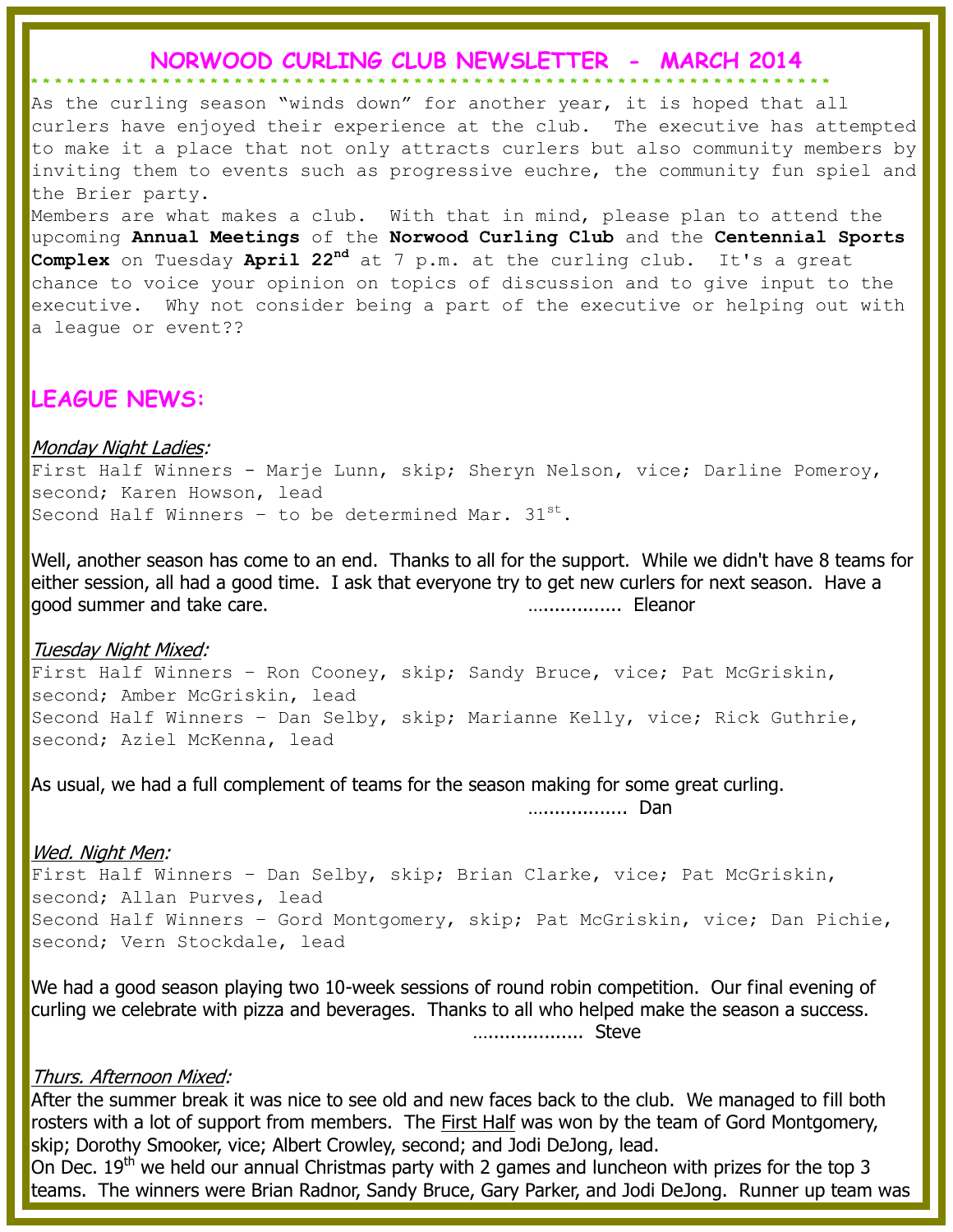Steve Harold, Alan Sheppard, Mike DeJong, and Janice Laver.

The second half started Jan 30<sup>th</sup> and we had to have a playoff to determine a winner. The team of Denton Curry, skip; Sharon Scott, vice; Mike DeJong, second and Diana Cronin, lead played the team of Steve Harold, skip, Terry Baker, vice; Linda Harold, second and Jeanette Curry, lead. Denton Curry's team won. On Feb. 27<sup>th</sup> thanks to our sponsor, we held the  $14<sup>th</sup>$  Annual Centennial Pharmacy Spiel with 2 games and a luncheon and prizes of gift certificates for the top three teams (1<sup>st</sup> \$25 each, 2<sup>nd</sup> \$15 each and 3<sup>rd</sup> \$10 each). The winning team of Eleanor Price, skip; Sue Ireland, vice; Rick Gurthrie, second, and Allan Purves, lead. The runner up team was Chris Towells, skip; Ron English, vice; Albert Crowley, second; and Anne Parker, lead. The spiel raised \$270.00 for the club and the 50/50 draws made over \$500. Special thanks to all the members for their help over the year. It made may job of convenor duties a lot easier. Have a great summer and hope to see you all back next year. …...Terry

#### Thurs Night Mixed:

A huge thank you to Brian Bolton who tried to revive this league. And thanks to those curlers who kept coming back. Let's try it again next year!

#### Sr. Men's Kawartha League:

It has been a good year for the men who saw their final match on March  $26<sup>th</sup>$  at Cobourg. It is expected that when the tallies come in, that Norwood Sr. Men will rank in the middle 'third'. On Firday March 28<sup>th.</sup> to end their season, 32 Norwood men participated in a 2-game fun spiel at the club. On April 24<sup>th</sup>, the men as a group will 'treat' their wives to "dinner out". Thanks to Earl Thompson for his help during the season. The season is a season of the season of the season is a season of the season of the season of the season of the season of the season of the season of the season of the season of the season of the se

#### **JUNIOR CURLING PROGRAM:**

A huge 'Thank you' to Sherry Wilson who very capably organized and instructed the popular 'After School Program' and instruction for students at St. Paul's Catholic Elementary and Norwood District Public schools. According to Sherry, it was a very good season as 35 curlers from grades 3 to 8 participated in the 'after school program'. She also helped with the fledgling varsity team at Norwood District High School. Sherry notes "there are a number of grade eights in the novice program who she hopes will continue curling in high school and the club level. I would put any of them up against the adults …. they could hold their own."

Sherry has been organizing and teaching the junior curlers for several years. Now, because of work commitments and because her daughter is nearing the end of her novice eligibility, Sherry is looking for someone to help out with the school classes which traditionally have taken place on Monday and Tuesday mornings. She will continue to do the 'after school program'. Anyone who is interested in helping with the Junior Program should contact the President. Don't forget ....these young curlers are potentially the future of our club.

The *George Cardwell Memorial Bonspiel* was held Feb. 1<sup>st</sup>. This bonspiel features junior curlers teamed with adults. This year's winner of the Cardwell Cup was the Wilson team skipped by Sarah Wilson with teammates Raeburn Scott, Avery Page, and Cindy Page. Placing second was the Smockum team skipped by Derek Smockum with teammates, Jan Hay, Christine Pichie and Dan Pichie. Third place was taken by the Hubert family team of Owen, Patrick, Silas and Christina Hubert.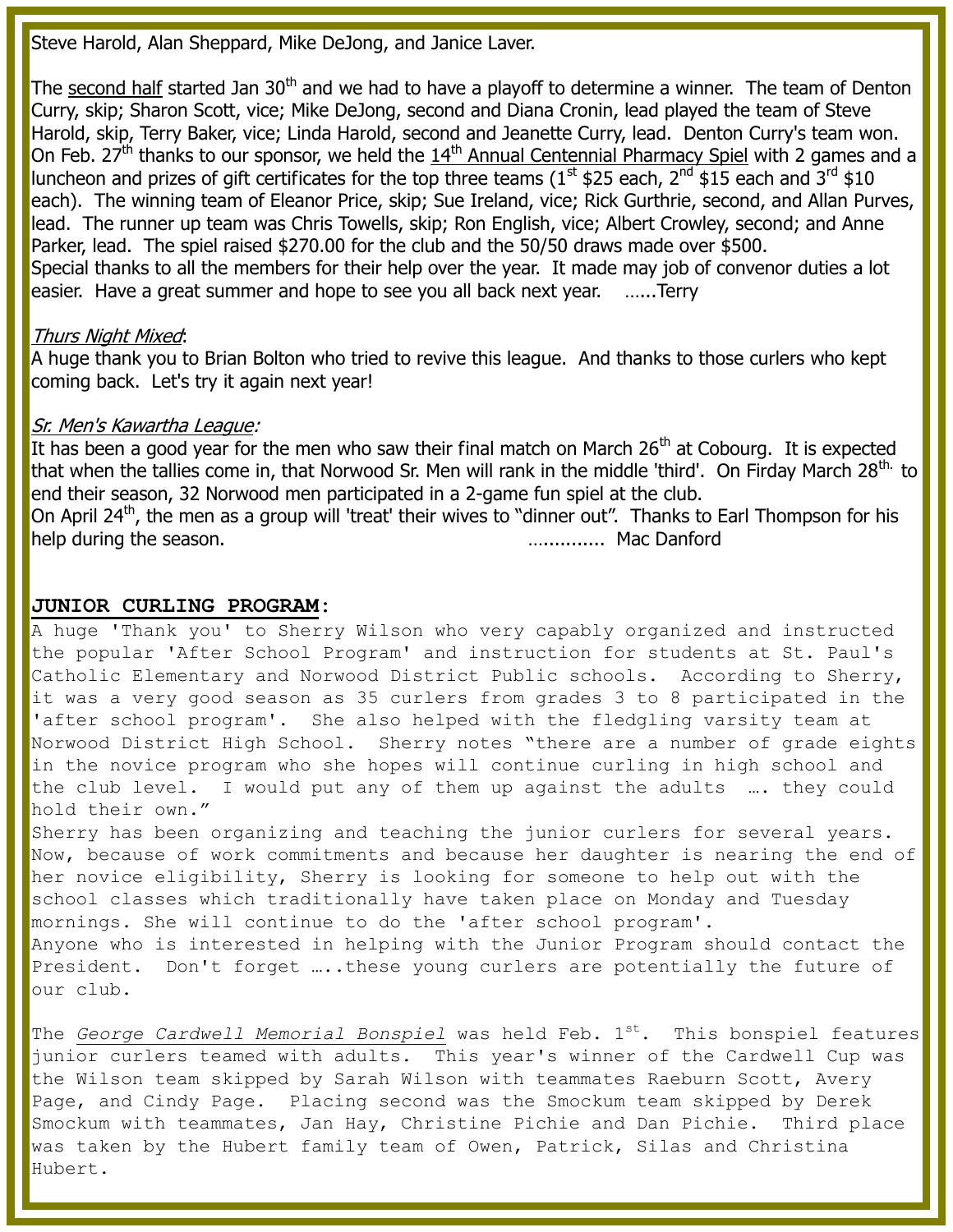At their **Awards Party** in early March, the **league title** was won by the rink skipped by Owen Jordan with Justine Waldock, vice, Austin Murray, second and Avery Page, lead. The **Outstanding curlers** in the 'after school' novice program were Jack Wilson and Megan Fox.

# **PAST CLUB EVENTS:**

**Skins Open Mixed Bonspiel** – was held Jan. 25<sup>th</sup>. Despite stormy weather conditions, 12 teams competed in the two draw, 2-game event organized by Brian Radnor.

The first draw winning team from Lakefield was Tyler Jones, skip; Marteen Lortie, vice; Adam Kubovic, second; and Laura Brown, lead.

The second draw winners were: Denton Curry, skip; Ian Laver, vice; Rob Black, second; and Dan Pichie, lead.

Thanks to **J. J. Stewart Motors** of Norwood for their continued sponsorship of this spiel.

**'Guys vs. Gals'** – in-club competition was held Feb. 9<sup>th</sup> and was organized by Eleanor Price and Gord Montgomery. Last year's battle of the sexes competition saw the men 'edge out' the women in a fun-filled day of curling. This year after 2 games of good competition, the men earned the higher tally of points once again. A good day was had by all which included pulled pork on a bun for lunch. Any bets on next year's competition???

**Community Fun Spiel** – was held Feb. 22<sup>nd</sup>. Families, businesses, co-workers, clubs or organizations were invited to participate with no experience required. One draw of eight teams played two games during the day. Thanks to all who participated. The winning team was skipped by Denton Curry with Terry Stephens as vice, Doris Stephens, second and Wylanne Curry, lead. The club made a \$1000 donation to the Norwood Lions Club in support of their Splash Pad initiative. It is hoped that this spiel will become an annual event as it had been in years past, with proceeds going to a community project or organization.

**Brier Party March 9th** – organized by the executive, approximately 25 people enjoyed a tasty spaghetti supper before watching the Brier Final on the club's new HD TV. Board games were a popular event for those who needed a "break" from watching the game.

Ladies Open Spring Fever Spiel, March 19<sup>th</sup> – sponsored by the Havelock TD Bank and organized by Jan Hay, this proved to be a successful day with teams from the area clubs competing in the 2-draw event. Sharon Scott, Sue Ireland, Zita Crowley, and Doris Stephens represented Norwood.

Lori Sullivan's artistic flare gave the club a spring-like atmosphere and Doris Stephens looked after the silent auction. Thanks to all the men (spiffed up for the occasion) who helped serve the lunch.

**Maplefest Mixed Bonspiel** – held March 21st & 22<sup>nd</sup>. Thank you to all who participated, organized, volunteered food, gathered prizes/sponsorship or helped out in other ways to make this final bonspiel a success.

Teams included Norwood curlers as well as out-of-club curlers (as far as Napanee and Perth areas) in a competitive three draws with each team playing 3 games.

When the last rock was thrown, a third draw team had accumulated 54 points to win the **Sap Bucket Trophy**. The team was skipped by Colin Brethour with vice, Deb MacEwan; second, Glen Brethour and lead, Judy Brethour.

The second place team with 53 ¼ points was Dan Selby's rink of vice, Patti Giles, second Pat McGriskin, and lead Amber McGriskin.

Third place with 52 points was Brian Radnor's team of Karen Radnor, vice; Don Currior, second; and Deb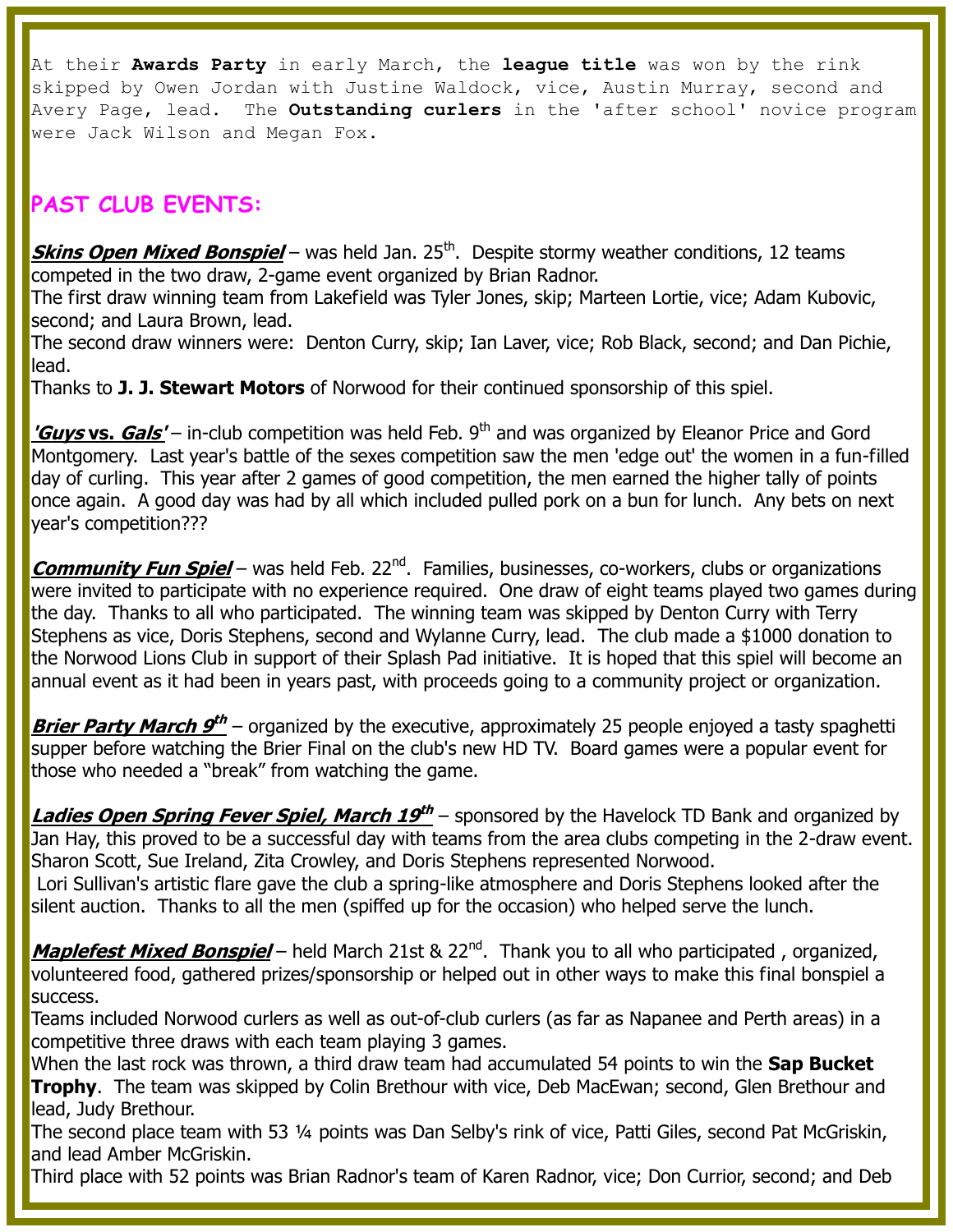Currior, lead.

Winners of Linlor Farms Maple Syrup were: Malcolm Pacey, Carol & Jack Murdoff, and Bill English. Major sponsors for the event included: CDR Youngs Aggregates, Cannon Hill Woodworking, Doug Irvine Automotive, Exterior Home Improvements, GayLea-Ivanhoe Cheese, Investment Planning Counsel, JT Promotions, Linlor Farms, Michael Hook, Oakland Greens Golf, Raeburn Scott, Rick Guthrie, Salt Creek Golf Course, Trackside Interiors, and Winslow Gerolamy Motors. Numerous other local businesses sponsored prizes as well.

**Progressive Euchre** – in an attempt to bring some non-curlers to the club, the executive organized seven Sunday afternoon euchre games from July 2013 to Feb. 2014. Turn-outs were small at most games so the executive will need to determine whether to try this venture again in the fall.

### **Bonspiels Hosted by N.C.C.:**

**Annual Curl for Kids** was held Sat. Jan 11<sup>th</sup>. Organized by Bruce and Marilyn Wharram and family and friends, the proceeds from this spiel goes to support Camp Oochigeas, a camp and recreation program for children with cancer. Marilyn and Bruce are especially pleased that Norwood's Curl for Kids is the second oldest continuous fundraiser for the privately-run and volunteer-driven Camp Ooch. Each team played three 4-end games.

Winners of Draw "A" was Jason Ferguson's team of Amanda Hare, Dan Weatherup, and Amber Myre. Winners of Draw "B" was Colin Brethour's rink of Judy Brethour, Rob and Lou Anne Hanes. Congrats!! to the Wharram's for raising over \$8000 (including proceeds from Curl for Kids) for Camp Ooch.

**Famers' Spiel, Feb. 8th** was organized by club members Pat McGriskin and Paul Cole. This one-draw, 2 game event attracted teams with a connection to agriculture from Norwood and area. Many of the participants were from the Norwood club. Empire Cheese was a major sponsor and many local businesses supplied prizes for the spiel. This year's winning team was Wayne McComb, Paul Cole, Pat Linton, and Ed McGriskin. Runner-up team was skipped by Wendy Hale and included Bill Merrill, Marie Glover, and Brad Rylott.

**Out-of Club Bonspiels –** provide a chance for Norwood curlers to see how they 'stack up' against other clubs' teams and also to see how other clubs operate. The following is a list of some spiels that Norwood teams have attended this past season.

- **Campbellford Christmas Shop Spiel** held Nov. 30<sup>th</sup> saw Sharon Scott's team of Sue Ireland, vice, Sandy Bruce, second, and Doris Stephens lead win one game.
- **Peterborough C. C. Snowflake Spiel** Sharon Scott's team same as above competed.
- **Ennismore's Chicken Mixed–** Gord Montgomery, Marianne Kelly, Terry Baker, and Diane Pagett
- **Marmora Ladies Invitational, Jan. 22<sup>nd</sup> saw Sharon Scott's team of vice, Sue Ireland, second,** Sandy Bruce, and lead Doris Stephens win the K.M. Construction Draw.
- **Tweed Senior Mixed** is a popular spiel for two Norwood teams. Skip Gord Montgomery and his team of Marianne Kelly, vice; Brian Radnor, second; and Karen Radnor, lead curled their way to a second place overall win in the 2 draw event. Also competing was Earl Thompson's team of Sharon Scott, Bill English, and Helen McAuley.
- **Campbellford Ladies Valentine Spiel** saw Norwood's rink led by Sharon Scott take top spot as the Overall Winner for the second year in a row. Team vice was Sue Ireland, second was Zita Crowley and the lead was Doris Stephens. Congrats! Ladies.
- **Omemee Shamrock Electric Men's spiel** saw Gord Montgomery's team victorious in two games to win their draw. His team included vice Pat McGriskin; second Dan Pichie; and lead Rick Lochhead.